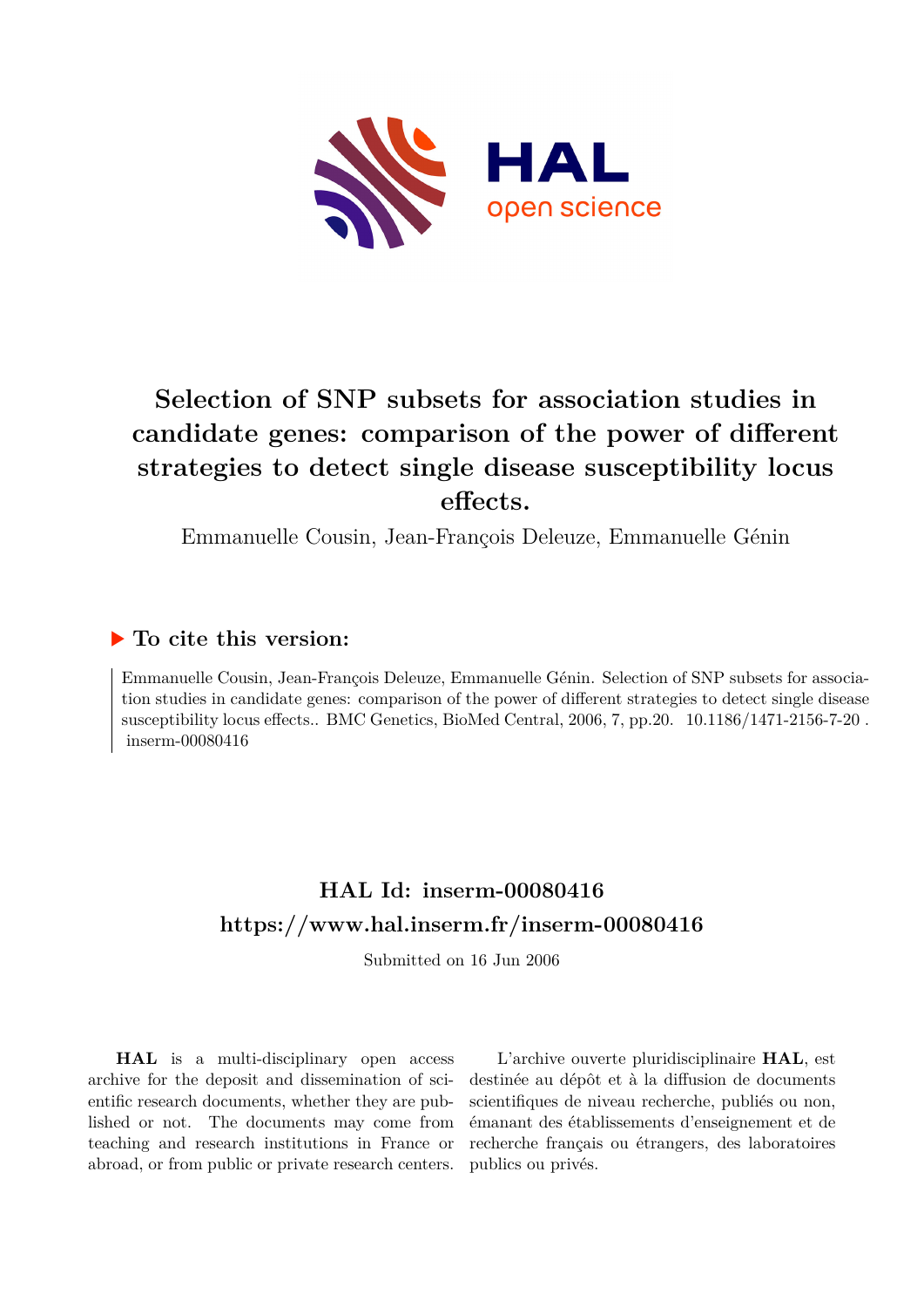# Methodology article **Contract Contract Contract Contract Contract Contract Contract Contract Contract Contract Contract Contract Contract Contract Contract Contract Contract Contract Contract Contract Contract Contract Con**

# **Selection of SNP subsets for association studies in candidate genes: comparison of the power of different strategies to detect single disease susceptibility locus effects**

Emmanuelle Cousin<sup>\*1</sup>, Jean-Francois Deleuze<sup>1</sup> and Emmanuelle Genin<sup>2</sup>

Address: <sup>1</sup>Sanofi-Aventis, Evry Genetics Centre, 2 rue Gaston Crémieux CP5705, 91057 Evry, France and <sup>2</sup>INSERM U 535, Hôpital Paul Brousse, secteur Jaune, BP 1000, 94817 Villejuif, France

Email: Emmanuelle Cousin\* - emmanuelle.cousin@sanofi-aventis.com; Jean-Francois Deleuze - jean-francois.deleuze@sanofi-aventis.com; Emmanuelle Genin - genin@vjf.inserm.fr

\* Corresponding author

Published: 05 April 2006

*BMC Genetics*2006, **7**:20 doi:10.1186/1471-2156-7-20

[This article is available from: http://www.biomedcentral.com/1471-2156/7/20](http://www.biomedcentral.com/1471-2156/7/20)

© 2006Cousin et al; licensee BioMed Central Ltd.

This is an Open Access article distributed under the terms of the Creative Commons Attribution License [\(http://creativecommons.org/licenses/by/2.0\)](http://creativecommons.org/licenses/by/2.0), which permits unrestricted use, distribution, and reproduction in any medium, provided the original work is properly cited.

Received: 27 October 2005 Accepted: 05 April 2006

## **Abstract**

**Background:** The recent advances in genotyping and molecular techniques have greatly increased the knowledge of the human genome structure. Millions of polymorphisms are reported and freely available in public databases. As a result, there is now a need to identify among all these data, the relevant markers for genetic association studies. Recently, several methods have been published to select subsets of markers, usually Single Nucleotide Polymorphisms (SNPs), that best represent genetic polymorphisms in the studied candidate gene or region.

**Results:** In this paper, we compared four of these selection methods, two based on haplotype information and two based on pairwise linkage disequilibrium (LD). The methods were applied to the genotype data on twenty genes with different patterns of LD and different numbers of SNPs. A measure of the efficiency of the different methods to select SNPs was obtained by comparing, for each gene and under several single disease susceptibility models, the power to detect an association that will be achieved with the selected SNP subsets.

**Conclusion:** None of the four selection methods stands out systematically from the others. Methods based on pairwise LD information turn out to be the most interesting methods in a context of association study in candidate gene. In a context where the number of SNPs to be tested in a given region needs to be more limited, as in large-scale studies or wide genome scans, one of the two methods based on haplotype information, would be more suitable.

## **Background**

The high density of Single-Nucleotide Polymorphisms (SNPs) throughout the genome and the easiness of their genotyping have made these markers a widely used tool for association studies in candidate genes. During the last few years, new developments in genetics have enhanced even more their privileged situation. Large-scale investments, like the Human Genome Project and the HapMap project [1-3], have provided new information about gene function and improved the knowledge on the human genome variability. Hundreds of thousands of SNPs are now reported in public or private databases [2-4] and the number of markers described within a candidate gene often reaches several tens. Moreover, with the develop-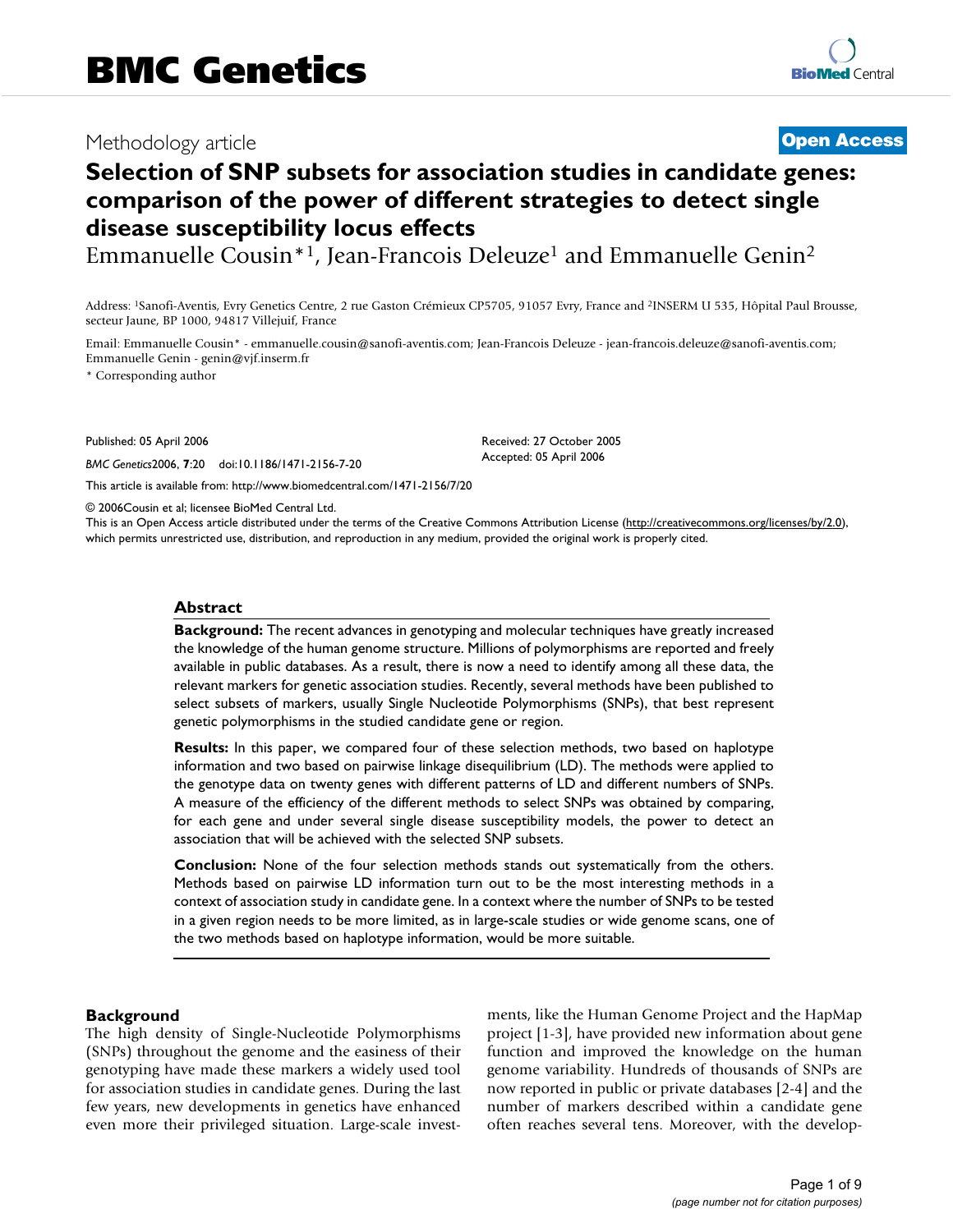|                     |                      |                     | Number of SNPs selected |                  |                  |
|---------------------|----------------------|---------------------|-------------------------|------------------|------------------|
|                     | Method I (Johnson et | Method II (Stram et | Method III (Cousin et   | Method IV 0.5    | Method IV 0.8    |
|                     | al.)                 | al.)                | al.)                    | (Carlson et al.) | (Carlson et al.) |
| $C3ARI - 2I$ SNPs - | 8                    | 21                  | 10                      | H                | $\mathbf{H}$     |
| $CCR2 - 22$ SNPs -  |                      |                     | 10                      |                  | 10               |
| CEBPB - 10 SNPs -   |                      |                     |                         |                  |                  |
| $CSF2 - 17$ SNPs -  |                      |                     |                         |                  |                  |
| $FCN3 - 14 SNPs -$  |                      | 10                  | 10                      | $\overline{10}$  | 10               |
| $FGL2 - 6$ SNPs -   |                      |                     |                         |                  |                  |
| $IFNG - 13 SNPs -$  |                      |                     |                         |                  |                  |
| $IL13 - 16$ SNPs -  |                      |                     |                         | ١O               |                  |
| $IL24 - 24$ SNPs -  |                      |                     |                         |                  |                  |
| $IL9 - 14$ SNPs -   |                      |                     |                         |                  |                  |
| $LTA - 19$ SNPs -   |                      |                     |                         |                  | 12               |
| $LTB - 7$ SNPs -    |                      |                     |                         |                  | n                |
| $MCIR - 22 SNPs -$  |                      | 10                  |                         |                  | $\overline{14}$  |
| $PLAU - 23$ SNPs -  |                      |                     |                         |                  | 10               |
| $PROCR - 13 SNPs -$ |                      |                     |                         |                  |                  |
| $RELA - 12$ SNPs -  |                      |                     |                         |                  |                  |
| SERPINCI-27 SNPs    |                      | 13                  |                         |                  |                  |
|                     |                      |                     |                         |                  |                  |
| $TNF - 12$ SNPs -   |                      |                     |                         |                  |                  |
| TRADD - II SNPs -   |                      |                     |                         |                  |                  |
| $VTN - 15$ SNPs -   |                      |                     |                         |                  |                  |

#### **Table 1: Number of SNPs selected by the different methods**

ment of high-throughput genotyping platforms, the cost of genotyping is no longer as expensive and restrictive as it was a few years ago. However, typing all the SNPs identified within a candidate gene implies a large consumption of DNA and multiple-testing problems. Finding ways to optimize the use of markers in association tests has become an important research topic.

In this context, different decision rules have been proposed to select, among the set of SNPs identified within a candidate region, subsets of markers to genotype and use in association testing. Selection methods can roughly be divided into two categories, depending on whether they rely on the haplotype distribution or on the pairwise linkage disequilibrium. The first methods define the best subset of SNPs within a gene as the set of markers that best predicts the haplotype diversity. The second methods are based on pairwise linkage disequilibrium (LD) and select the markers that best represent the different LD groups within the gene.

In this paper, we present a comparative study of four selection methods: two haplotype-based methods: the htSNP method [5] and the tagSNP method [6], and two LD based methods [7,8]. In the following, these four methods will be referred to as Method I, II, III and IV. These methods were applied to the genotype data on twenty candidate genes, all available at the University of Washington-Fred Hutchinson Cancer Research Center Web site [9]. The SNP subsets proposed by the different methods were compared by estimating their power to detect an association under different genetic models and disease susceptibility (DS) site assumptions.

# **Results**

The four selection methods were applied to the genotype data on twenty candidate genes with various numbers of SNPs and LD patterns (the main characteristics of these candidate genes are presented in Additional file 1). For each gene, the number of SNPs selected by the different methods is given in Table 1. For two genes, FGL2 and PROCR, the set of markers selected was exactly the same with the four methods. Otherwise, most of the selected subsets are different and for a same gene, the number of SNPs selected may greatly vary. For example, depending on the method, 8 to 21 SNPs are selected in C3AR1 and 2 to 6 in VTN. For Method IV (Carlson et al.), as explained in the Methods section, two different thresholds for the selection criteria  $r^2$  were considered: 0.5 and 0.8. As expected, the higher the  $r^2$  threshold, the more the number of SNPs selected.

In Table 2, a ranking of the different methods based on the number of SNPs selected is proposed (rank 1 for the method selecting the smallest number of SNPs, and rank 5 for the one selecting the largest number of SNPs). Method I (Johnson et al.) is found to select smaller SNP subsets than the other methods. Surprisingly, although it is based on haplotype information as Method I, Method II (Stram et al.) is in fact much closer to Method IV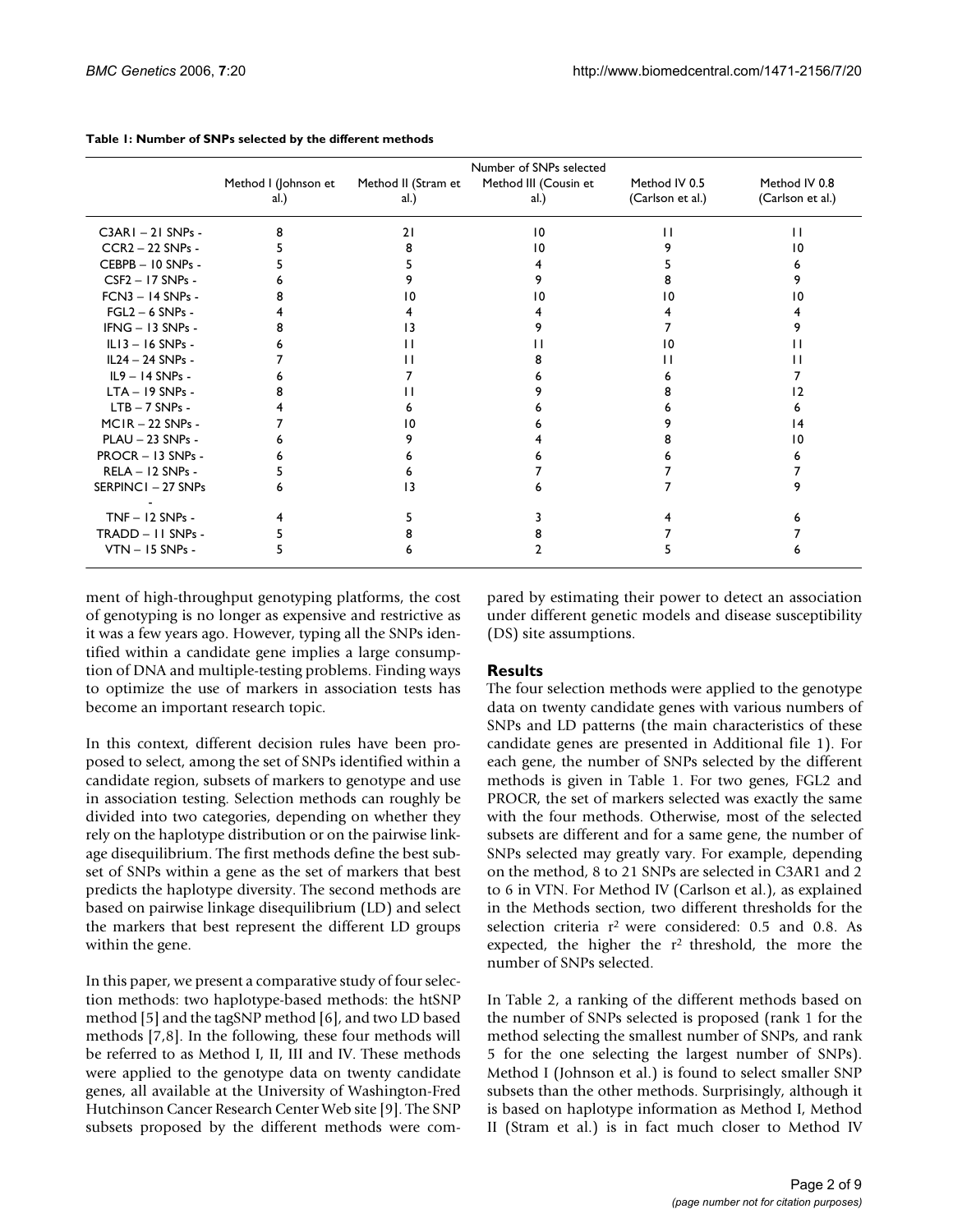|                  | Rank for number of SNPs selected |                             |                               |                                   |                                   |
|------------------|----------------------------------|-----------------------------|-------------------------------|-----------------------------------|-----------------------------------|
|                  | Method I<br>(Johnson et al.)     | Method II<br>(Stram et al.) | Method III<br>(Cousin et al.) | Method IV 0.5<br>(Carlson et al.) | Method IV 0.8<br>(Carlson et al.) |
| C3ARI            |                                  |                             |                               |                                   |                                   |
| CCR <sub>2</sub> |                                  |                             |                               |                                   |                                   |
| <b>CEBPB</b>     |                                  |                             |                               |                                   |                                   |
| CSF <sub>2</sub> |                                  |                             |                               |                                   |                                   |
| FCN3             |                                  |                             |                               |                                   |                                   |
| FGL <sub>2</sub> |                                  |                             |                               |                                   |                                   |
| <b>IFNG</b>      |                                  |                             |                               |                                   |                                   |
| IL13             |                                  |                             |                               |                                   |                                   |
| IL24             |                                  |                             |                               |                                   |                                   |
| IL9              |                                  |                             |                               |                                   |                                   |
| <b>LTA</b>       |                                  |                             |                               |                                   |                                   |
| <b>LTB</b>       |                                  |                             |                               |                                   |                                   |
| <b>MCIR</b>      |                                  |                             |                               |                                   |                                   |
| PLAU             |                                  |                             |                               |                                   |                                   |
| <b>PROCR</b>     |                                  |                             |                               |                                   |                                   |
| <b>RELA</b>      |                                  |                             |                               |                                   |                                   |
| <b>SERPINC</b>   |                                  |                             |                               |                                   |                                   |
| <b>TNF</b>       |                                  |                             |                               |                                   |                                   |
| <b>TRADD</b>     |                                  |                             |                               |                                   |                                   |
| <b>VTN</b>       | 2                                |                             |                               | 2                                 |                                   |
| total            | 26                               | 64                          | 40                            | 42                                | 67                                |
| final rank       |                                  |                             | 2                             |                                   | 5                                 |

#### **Table 2: Classification of the selection methods for the number of SNPs selected**

(threshold at 0.8) in terms of number of SNPs selected. These two methods usually select more SNPs than Method III and Method IV (with a threshold at 0.5) that select subsets of very similar sizes.

For each gene, we estimated the power of the selected subsets to detect an association. We considered both single locus tests and haplotypic tests. As detailed in the Methods section, the power of a given subset was estimated by taking the average over a range of 55 predefined genetic models and over the different possible DS loci within the gene. For Method IV, only the most powerful combination among the different proposed ones was considered. Indeed for a given gene, this method usually proposes several combinations of SNPs that often differ for SNPs in complete LD so that in fact they lead to very similar powers.

The detailed results of the power computations are available in Additional file 2. Rather than the power values, we chose to report in this article the rank of the selection methods for each gene, with rank 1 for the method selecting the subset with the highest power of detection (Table 3). For both single locus and haplotypic tests, subsets selected by the two methods based on haplotypes (Method I and II) are less powerful to detect an association. On the contrary, subsets selected by the methods based on pairwise information are very similar to each other in terms of power and more powerful. For most of the genes, the subsets selected by these methods are nested into each other and differ only in one or two SNPs, explaining the similar power results. Interestingly, for both haplotypic and single locus tests, the best results are obtained with Method IV but with different thresholds. Indeed, Method IV with a 0.5 threshold is ranked first for haplotypic tests and third for single locus tests whereas Method IV with a 0.8 threshold is ranked first for single locus tests and second for haplotypic tests. If we look jointly at Tables 2 and 3, we can see that, the extra(s) SNP(s) selected by Method IV with a 0.8 threshold or by Method III (Cousin et al.) seem to decrease the power of haplotypic tests, see for example IFNG and IL13 but increase the power of single locus tests. For Method I (Johnson et al.), low power values are observed due to a very drastic selection that results in a loss of information. Within VTN for example, Method I only selects a subset of 2 SNPs that is clearly less powerful for both single locus and haplotypic tests than the 5 SNP subset selected by Method IV (with a 0.5 threshold). A similar trend is observed in some of the studied genes with Method III and in particular genes with SNPs in high LD, see for example TNF or VTN. The bad performance of Method II (Stram et al.) in terms of power is not due to the selection of too small subsets but rather to the selection of subsets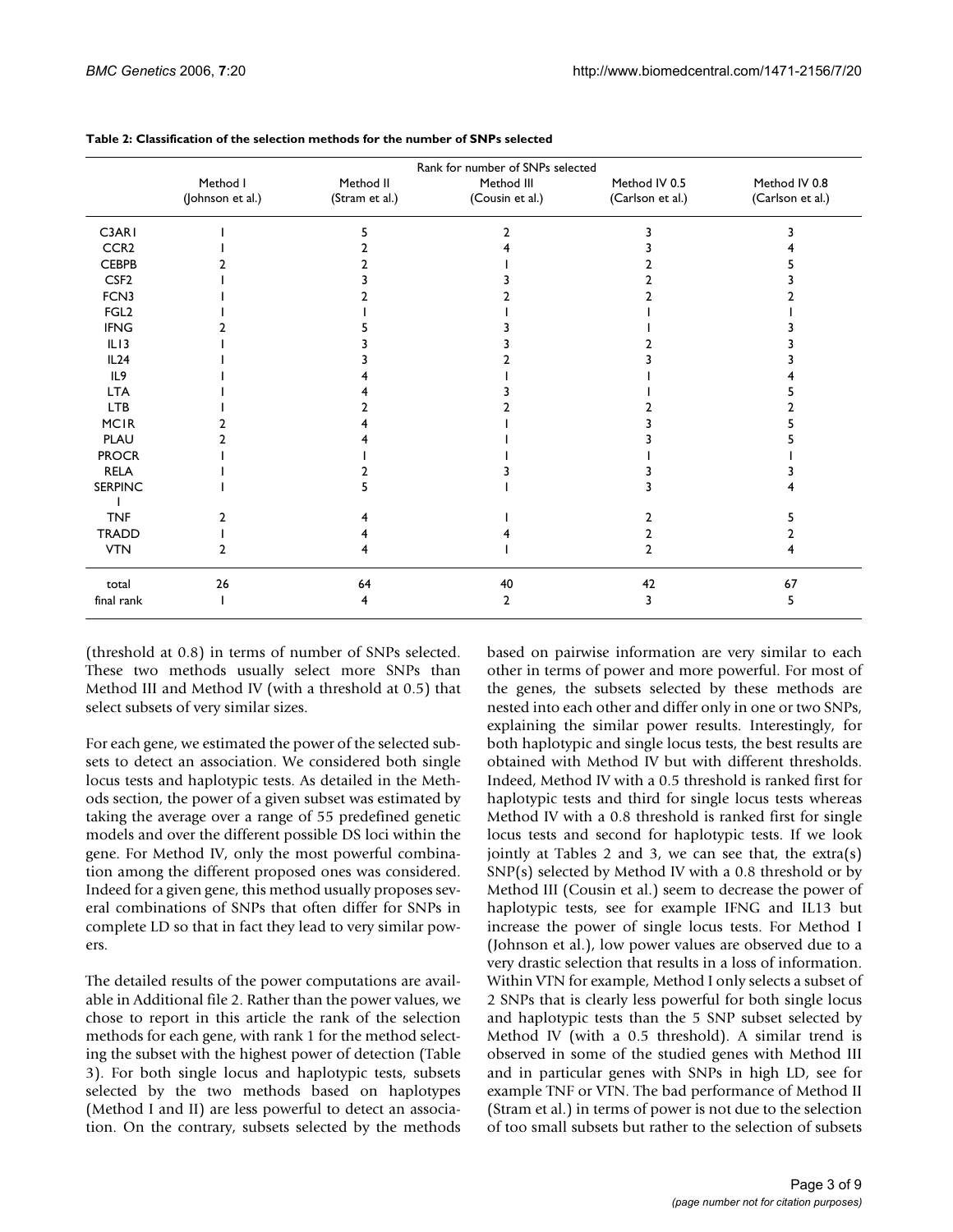|                            | Method I<br>(Johnson et al.) |                       | Method II<br>(Stram et al.) |                       | Method III<br>(Cousin et al.) |                | Method IV 0.5<br>(Carlson et al.) |                       | Method IV 0.8<br>(Carlson et al.) |                |
|----------------------------|------------------------------|-----------------------|-----------------------------|-----------------------|-------------------------------|----------------|-----------------------------------|-----------------------|-----------------------------------|----------------|
|                            | haplot. tests <sup>a</sup>   | SL tests <sup>b</sup> | haplot. tests <sup>a</sup>  | SL tests <sup>b</sup> | haplot. tests <sup>a</sup>    | SL testsb      | haplot. tests <sup>a</sup>        | SL tests <sup>b</sup> | haplot. tests <sup>a</sup>        | SL testsb      |
| C3AR1                      | 5                            | 5                     |                             |                       |                               |                |                                   |                       |                                   |                |
| CCR <sub>2</sub>           | 5                            | 5                     |                             |                       |                               |                |                                   |                       |                                   |                |
| <b>CEBPB</b>               | 5                            |                       |                             |                       |                               |                |                                   |                       |                                   |                |
| CSF <sub>2</sub>           |                              | 5                     |                             |                       |                               |                |                                   |                       |                                   |                |
| FCN3                       | 5                            |                       |                             |                       |                               |                |                                   |                       |                                   |                |
| FGL <sub>2</sub>           |                              |                       |                             |                       |                               |                |                                   |                       |                                   |                |
| <b>IFNG</b>                |                              |                       |                             |                       |                               |                |                                   |                       |                                   |                |
| ILI3                       |                              | 5                     |                             |                       |                               |                |                                   |                       |                                   |                |
| IL24                       |                              | 5                     |                             |                       |                               |                |                                   |                       | 7                                 |                |
| IL9                        |                              |                       |                             |                       |                               |                |                                   |                       |                                   |                |
| <b>LTA</b>                 |                              | 5                     |                             |                       |                               |                |                                   |                       |                                   |                |
| <b>LTB</b>                 | 5                            | 5                     |                             |                       |                               |                |                                   |                       |                                   |                |
| <b>MCIR</b>                | 2                            | 5                     |                             |                       |                               |                |                                   |                       |                                   |                |
| PLAU                       | 4                            | 5                     |                             |                       |                               |                |                                   |                       | 2                                 |                |
| <b>PROC</b><br>R           |                              |                       |                             |                       |                               |                |                                   |                       |                                   |                |
| <b>RELA</b>                | 5                            | 5                     |                             |                       |                               |                |                                   |                       |                                   |                |
| <b>SERPI</b><br><b>NCI</b> | 4                            | 5                     |                             |                       |                               | 2              | $\mathbf{2}$                      |                       | 3                                 |                |
| <b>TNF</b>                 |                              |                       |                             |                       | 3                             | 3              | 2                                 | 2                     | 4                                 |                |
| <b>TRAD</b><br>D           | 5                            | 5                     | 3                           | 4                     | 3                             |                |                                   | $\overline{2}$        |                                   | 2              |
| <b>VTN</b>                 | 4                            | 4                     | $\overline{2}$              | $\overline{2}$        | 5                             | 5              | T                                 |                       | 2                                 | $\overline{2}$ |
| total                      | 74                           | 83                    | 63                          | 58                    | 36                            | 38             | 28                                | 43                    | 36                                | 31             |
| final<br>rank              | 5                            | 5                     | $\overline{4}$              | $\overline{4}$        | $\overline{2}$                | $\overline{2}$ | т                                 | 3                     | $\overline{2}$                    |                |

|  |  |  |  |  | Table 3: Classification of the selection methods for the power of the subsets to detect an association |
|--|--|--|--|--|--------------------------------------------------------------------------------------------------------|
|--|--|--|--|--|--------------------------------------------------------------------------------------------------------|

<sup>a</sup>haplotype tests

**bSingle Locus tests** 

of SNPs that are not representative enough of the overall SNPs present in the gene. This is well illustrated for CSF2 and IL9 where the method selects the same number of SNPs as Method IV (with a 0.8 threshold) but is significantly less powerful.

In order to better understand these results, we will focus on two genes that give very different results: IL13 and TNF. As shown in Figures 1 and 2, IL13 and TNF are two genes with very different patterns of LD. The amount of LD is much more important in TNF where 7 SNPs are in complete association ( $r^2$  = 1) than in IL13 where no such block exists. Tables 4A and 4B show for IL13 and TNF respectively, the power to detect an association of the different subsets under genetic model A defined by *x* = 1 for the relative penetrance of heterozygous carrier of the DS allele as compared to homozygous carrier and and *s* = 0.5 for the relative penetrance of non-carrier as compared to homozygous carrier respectively. Three mean power values are presented depending on whether the assumed DS locus is any of the SNPs found in the gene (all possible DSL), any of the SNPs included in the selected subset

(included DSL) or any of the SNPs excluded from the subset (excluded DSL).

SNP subsets selected within IL13 are very different in terms of size (ranging from 6 SNPs for Method I to 11 SNPs for Methods II, III and IV with a 0.8 threshold). Contrary to what could have been expected, we did not found that the power was systematically higher when the disease susceptibility locus was included in the set of markers tested. This is due to the fact that the numbers reported are average values of the power over the different possible DS loci and for some of these loci with low DS allele frequencies (see for example SNP3 and SNP7 in IL13), power is very low. It is then difficult to compare the results over the 3 different situations (included DSL, excluded DSL and all DSL) and we thus decided to compare them within these categories. When the DSL is included in the subset of markers, we found that the subset selected by Method I is the most powerful for both types of test. As the set contains only 6 SNPs, the number of haplotypes is limited and the haplotype test more effective to detect the SNPs of the subset than the one performed with the other selected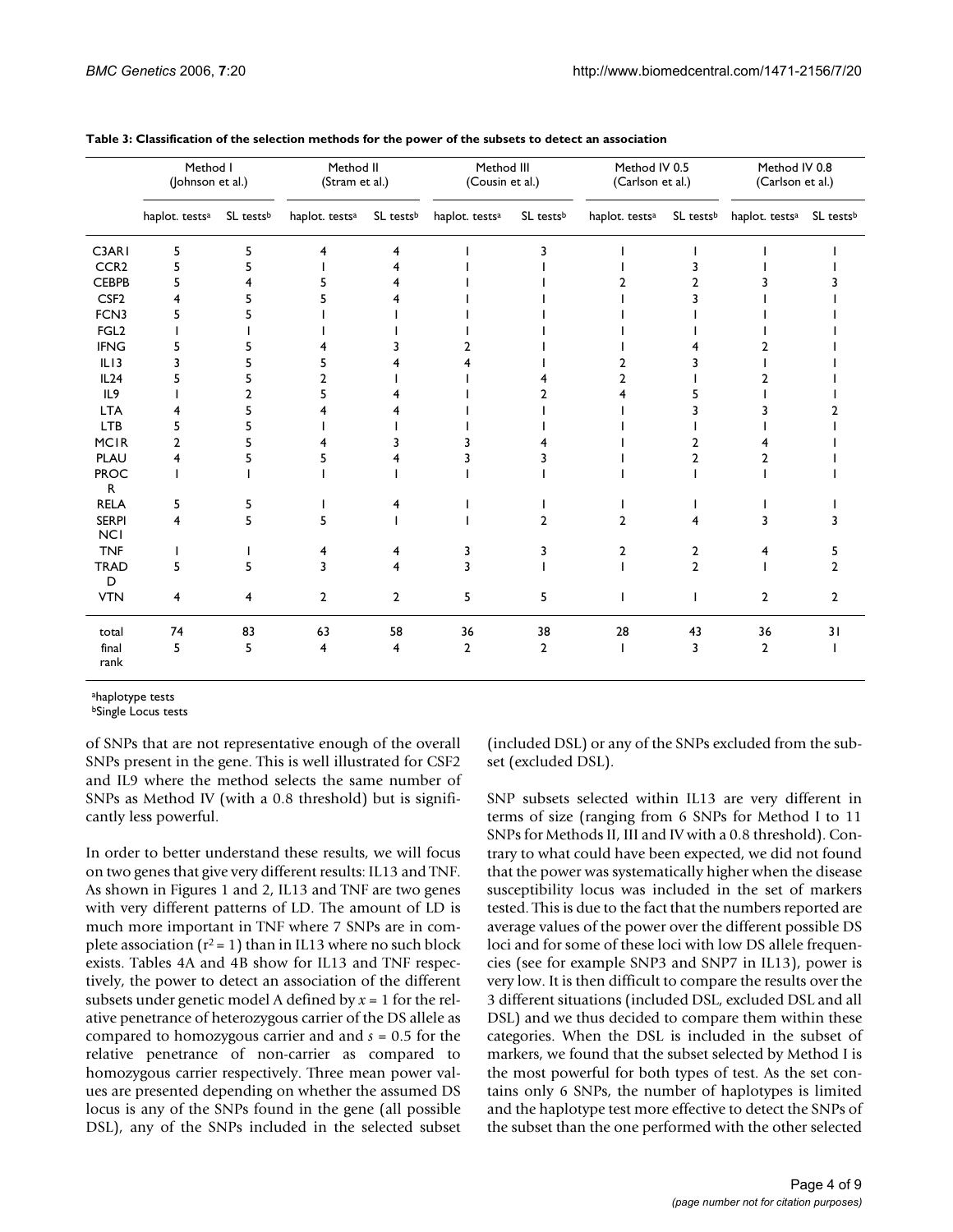|                         |                                      | $A - IL13$                    |                           |                       |
|-------------------------|--------------------------------------|-------------------------------|---------------------------|-----------------------|
| Method                  | selected SNPs                        | mean power for                | Model A                   |                       |
|                         |                                      |                               | haplo. tests <sup>d</sup> | SL tests <sup>e</sup> |
| I (Johnson et al.)      | 1, 4, 9, 11, 15, 16                  | included DSL <sup>a</sup>     | 0.739                     | 0.825                 |
|                         |                                      | excluded DSL <sup>b</sup>     | 0.597                     | 0.504                 |
|                         |                                      | all possible DSL <sup>c</sup> | 0.650                     | 0.624                 |
| Il (Stram et al)        | 1, 3, 4, 5, 7, 8, 10, 11, 13, 15, 16 | included DSL                  | 0.600                     | 0.749                 |
|                         |                                      | excluded DSL                  | 0.620                     | 0.627                 |
|                         |                                      | all possible DSL              | 0.606                     | 0.710                 |
| III (Cousin et al.)     | 1, 3, 4, 5, 7, 8, 11, 13, 14, 15, 16 | included DSL                  | 0.579                     | 0.694                 |
|                         |                                      | excluded DSL                  | 0.739                     | 0.767                 |
|                         |                                      | all possible DSL              | 0.628                     | 0.716                 |
| IV 0.5 (Carlson et al.) | 1, 3, 4, 5, 6, 7, 10, 14, 15, 16     | included DSL                  | 0.526                     | 0.612                 |
|                         |                                      | excluded DSL                  | 0.905                     | 0.914                 |
|                         |                                      | all possible DSL              | 0.668                     | 0.725                 |
| IV 0.8 (Carlson et al.) | 1, 3, 4, 5, 6, 7, 8, 13, 14, 15, 16  | included DSL                  | 0.573                     | 0.637                 |
|                         |                                      | excluded DSL                  | 0.914                     | 0.946                 |
|                         |                                      | all possible DSL              | 0.679                     | 0.734                 |
|                         |                                      | $B - TNF$                     |                           |                       |
| Method                  | selected SNPs                        | mean power for                | Model A                   |                       |
|                         |                                      |                               | haplo. tests <sup>d</sup> | SL tests <sup>e</sup> |
| I (Johnson et al.)      | 1, 2, 5, 12                          | included DSL <sup>a</sup>     | 0.909                     | 0.930                 |
|                         |                                      | excluded DSL <sup>b</sup>     | 0.914                     | 0.930                 |
|                         |                                      | all possible DSL <sup>c</sup> | 0.908                     | 0.926                 |
| II (Stram et al)        | 1, 4, 5, 6, 12                       | included DSL                  | 0.899                     | 0.928                 |
|                         |                                      | excluded DSL                  | 0.893                     | 0.921                 |
|                         |                                      | all possible DSL              | 0.896                     | 0.924                 |
| III (Cousin et al.)     | 1, 2, 4                              | included DSL                  | 0.958                     | 0.966                 |
|                         |                                      | excluded DSL                  | 0.857                     | 0.866                 |
|                         |                                      | all possible DSL              | 0.882                     | 0.891                 |
| IV 0.5 (Carlson et al.) | 2, 4, 5, 10                          | included DSL                  | 0.902                     | 0.922                 |
|                         |                                      | excluded DSL                  | 0.910                     | 0.925                 |
|                         |                                      | all possible DSL              | 0.908                     | 0.924                 |
| IV 0.8 (Carlson et al.) | 1, 2, 4, 5, 10, 12                   | included DSL                  | 0.911                     | 0.932                 |
|                         |                                      | excluded DSL                  | 0.880                     | 0.910                 |
|                         |                                      | all possible DSL              | 0.896                     | 0.921                 |

**Table 4: Power to detect an association under genetic model A (defined by** *x* **= 1 and** *s* **= 0.5 for the relative penetrances of heterozygous carrier of the DS allele and non carrier)**

aSNP included in the selected subset and considered as Disease Susceptibility Locus

<sup>b</sup>SNP excluded from the selected subset and considered as Disease Susceptibility Locus

<sup>c</sup>all the possible Disease Susceptibility Loci (within or outside of the subset)

eSingle Locus tests

sets, in which there are at least 10 SNPs. In the same way, the correction for multiple testing is less important and the single locus tests are thus more powerful. However, in the excluded DSL category, Method I (Johnson et al.) turns out to be the one selecting the less powerful subset. In limiting the number of SNPs, the method looses a lot of information for the detection of the SNPs outside of the subset. The selections proposed by Method II (Stram et al.) and Method III (Cousin et al.) appear to be less relevant than the one proposed by Method IV (0.8 threshold)

since with a same number of SNPs selected, the sets are finally less powerful to detect an association.

For TNF, selected subsets are much closer to each other in terms of size and power than for IL13. Because of the large amount of LD within the gene, the size of the subsets proposed by the different methods is limited. Method I and Method IV (with a 0.5 threshold) select the same number of SNPs. These subsets however differ in two SNPs: SNP 1 and SNP 12 for Method I and SNP 4 and SNP 10 for

<sup>d</sup>haplotype tests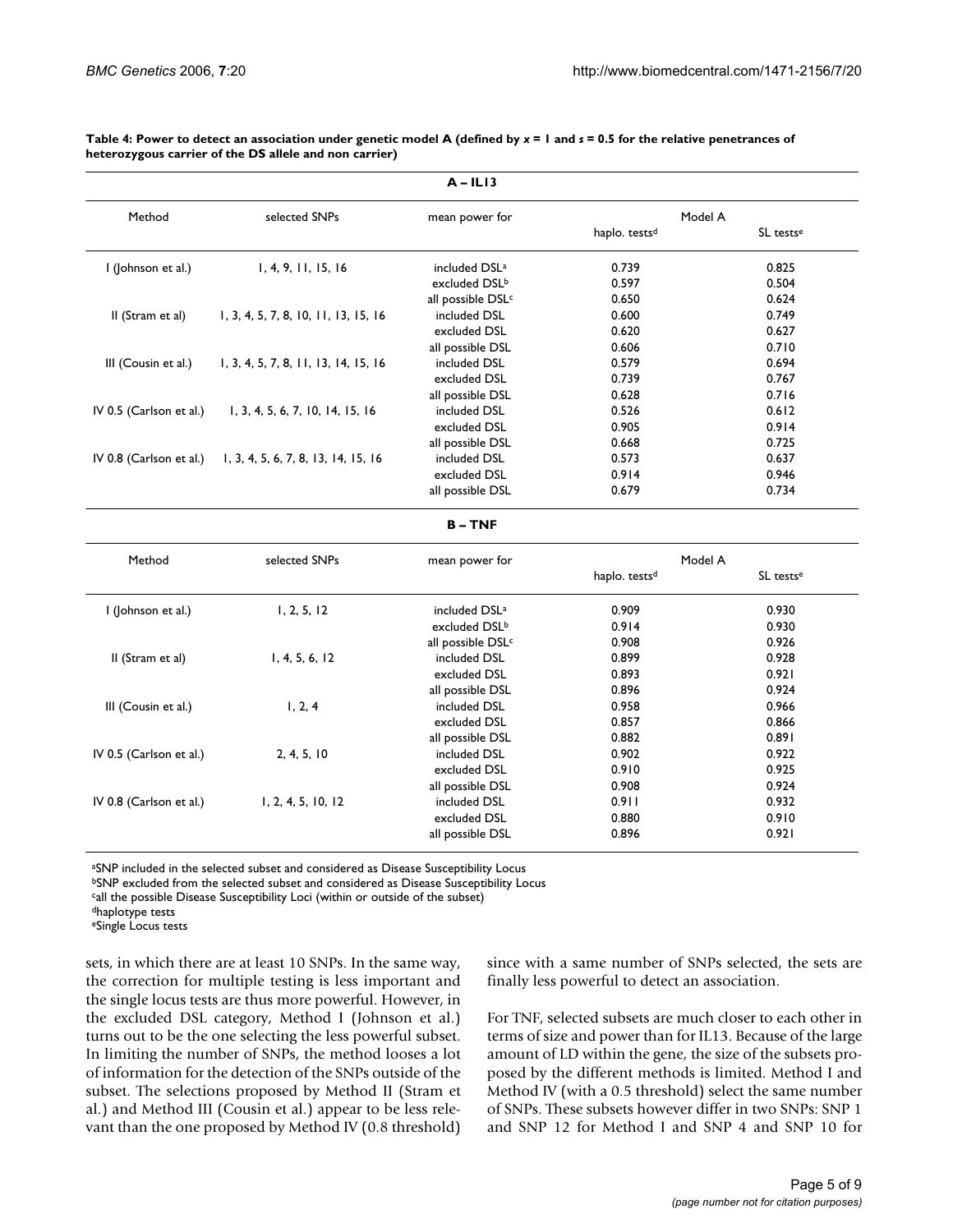

# **Figure 1**

**Estimation of the LD for all the pairs of SNPs within IL13**. The LD was measured by the squared standardized coefficient  $r^2$  [10]. The LD values were calculated by first estimating the frequencies of the haplotypes obtained from all the SNPs. These frequencies have then been added to infer the haplotype frequency, and further the LD value, of each pair of SNPs. All the values were color-coded with the GOLD program [11].

Method IV. If both subsets are equally powerful for the haplotype test, SNP 1 and SNP 12, which are in fact more frequent, make the subset selected by Method I more powerful for single locus tests.

# **Discussion**

In view of the results obtained on twenty candidate genes, it appears that none of the four selection methods we studied stands out systematically from the others. The differences between the power values obtained for a same gene with the SNP subsets selected by the different methods are indeed often very limited: on average there is a 1.8% ( $\pm$  1.4) difference for haplotypic tests and a 2.8% ( $\pm$ 2.0) difference for single locus tests. Both methods based on haplotype information (Methods I and II) select subsets that lead to very similar power to detect an association but Method I (Johnson et al.) turns out to be much more interesting since it reaches the same levels of power with smaller subsets. Both methods based on pairwise information are also very close to each other in terms of power, with more or less efficiency in haplotypic and single locus tests according to the number of SNPs within the subsets and to the threshold used with Method IV (Carlson et al.). Method I is the best at minimizing the size of the subset but at the end, if we consider both the number of SNPs selected and the power of these markers to detect an association, Method III (Cousin et al.) turns out to be the optimal one since it ranks well for both the number of SNPs selected and the average power achieved.

Power computations are very dependent on sample sizes and we found that the ranking of the methods may substantially vary with sample sizes especially when the power obtained with the different subsets of markers were very similar. This is well illustrated in Additional File 3 for the case of TNF. Indeed, if instead of considering a sample size of 500 cases and 500 controls, we reduce the sample size by half (250 cases and 250 controls), we found that, as expected, powers are reduced but also Method III (Cousin et al.) now scores first when considering all possible DSL where it previously did not score as well.

The power computations are also sensitive to the way haplotype frequencies and pairwise LD values are estimated. In our computations, pairwise LD values were obtained after estimation of haplotype frequencies on all SNPs and summation over haplotypes carrying the same alleles at the two studied loci. If instead we had estimated haplotypes using only the two-locus information, the power values obtained could have been more or less different depending on the genetic model considered. However, because the impact is the same on the four methods, the ranking of the methods remains unchanged.

In this study, we always assumed for the computations that susceptibility was due to a single DS locus. It would be interesting in a future study to consider genetic models with several DS loci within the same candidate gene.

For all the selections, both methods based on haplotype information were applied on all the haplotypes. As often suggested with these methods, we could also have only considered common haplotypes. This would have lead to the selection of smaller subsets but also to a loss of power when considering DS loci with low allele frequencies, as shown recently by Zhang et al. [12]. Nevertheless, it would have not changed our conclusions since Method I (Johnson et al.) is already the one selecting the smaller number of SNPs and already, as well as Method II (Stram et al.), the one selecting the less powerful subsets.

Our comparative study is not exhaustive but most of the selection methods recently proposed in the literature [13- 15] are based either on haplotype information or on the definition of LD groups. The methods we included in our study appeared to us as the most representative. Finally, other criteria, such as the genomic properties of the SNPs could also be considered for SNP selection. Some new methods rely mostly on this type of criteria [16,17]. This is also already integrated in Method IV (Carlson et al.), since if information on the genomic nature of the SNPs (coding, non coding ...) is available, we can use it to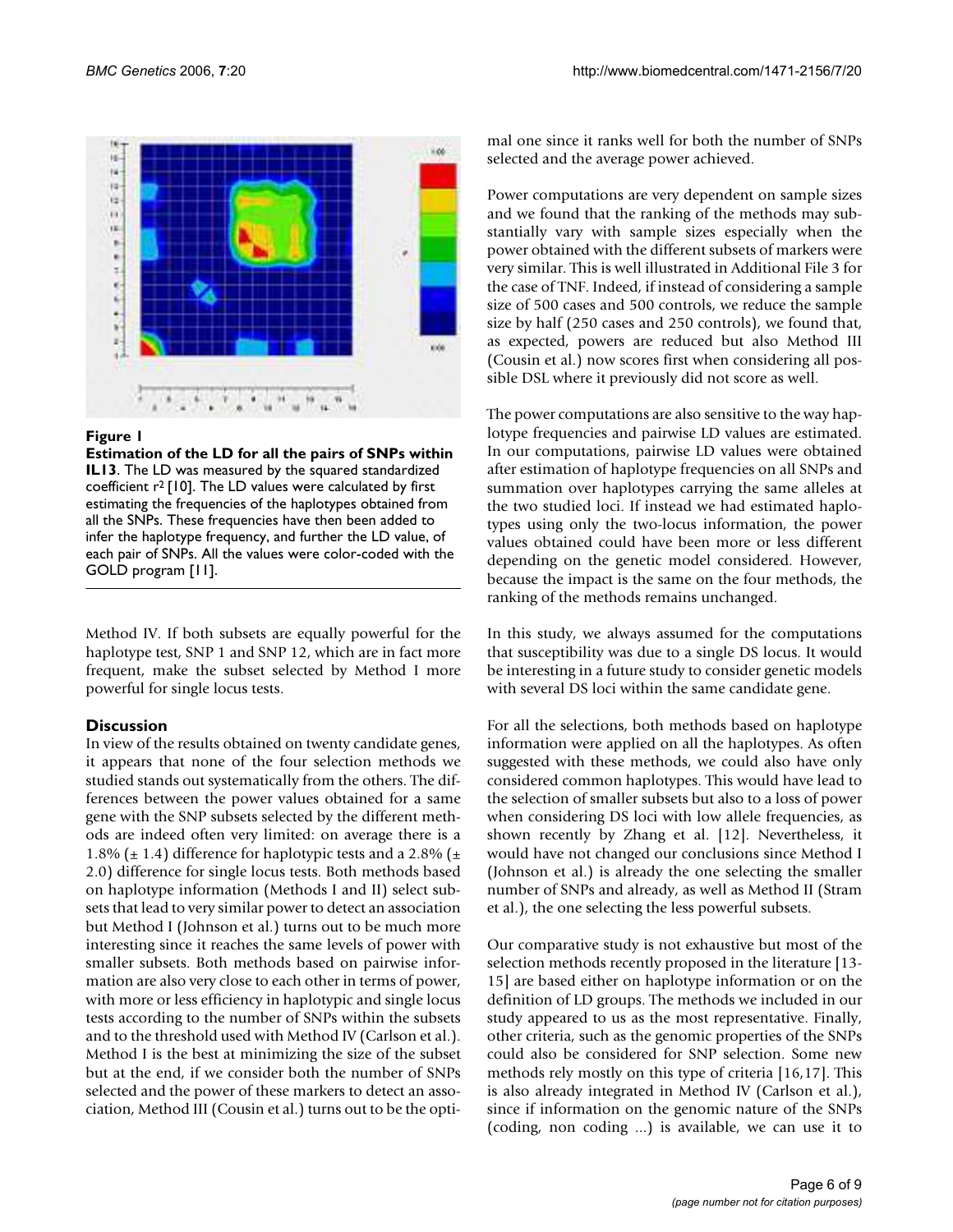

## Figure 2

**Estimation of the LD for all the pairs of SNPs within TNF**. The LD was measured by the squared standardized coefficient r<sup>2</sup>[10]. The LD values were calculated by first estimating the frequencies of the haplotypes obtained from all the SNPs. These frequencies have then been added to infer the haplotype frequency, and further the LD value, of each pair of SNPs. All the values were color-coded with the GOLD program [11].

choose among the different subsets proposed by the method. It could be integrated in the selection with Method III by weighting the probability for the different loci within the gene to be DS loci. However, as this type of criteria is not considered for selection with the methods based on haplotype information, we did not use it for our comparative study.

# **Conclusion**

In conclusion, as shown with the different results obtained on twenty candidate genes, the choice of the optimal selection method is not obvious. Both methods based on pairwise LD information, and especially Method III (Cousin et al.), turn out to be the most interesting methods in this context of association study in candidate gene. In a context where the number of SNPs to be tested in a given region needs to be more limited, as in largescale studies or wide genome scans, Method I (Johnson et al.) would probably be more suitable as it selects significantly less markers than the other methods.

# **Methods**

# *Methods based on haplotype information*

Method I, the haplotype tag SNP (htSNP) method proposed by Johnson et al. [5], identifies the set of markers that best captures the haplotype information. The selection is based on statistics related to diversity criteria: the proportion of haplotype diversity explained by the htSNPs and the residual diversity, measuring how well these htSNPs can predict the markers excluded from the set. For a same number of htSNPs, the best subset is the one that best maximises the overall percentage of haplotype diversity observed while minimising the residual diversity. The number of htSNPs to keep is then determined by comparing the diversity values of the best subset of each size. The smallest subset that scores well the different statistics will be the one finally chosen. The thresholds we fixed for the htSNP subset selection were a minimum of 85% of diversity explained and a maximum of 0.05 of mean residual diversity.

As Method I, the tagSNP method developed by Stram et al. [6] and referred to as Method II, aims at identifying SNPs that best represent the haplotype structure of the gene or region. It selects the SNPs that optimize the predictability of the haplotypes. The selection is based on the calculation of a statistics, R*<sup>h</sup>* <sup>2</sup>, measuring the correlation between the true frequency of haplotype *h* and the one that could be predicted from a subset of markers. For a given subset size, the best set of markers is defined as the one that maximizes the minimum  $R_h^2$ . As expected, values of  $R_h^2$ increase with the number of markers included in the subset. The number of tagSNPs to select is finally decided by fixing a threshold for  $R_h^2$  (here we chose a threshold of 90%) and identifying the smallest subset with a minimum  $R_h^2$  exceeding this threshold.

For both methods, we used a minimum haplotype frequency cut-off of 0; i.e. we did not discard rare haplotypes.

# *Methods based on pairwise information*

The selection method proposed by Cousin et al. [7] and referred to as Method III, is based on the pairwise linkage disequilibrium between the different SNPs of the gene and on their allele frequencies. To select the best set of SNPs, power computations are performed for a wide range of penetrance values assuming that each of the *M* typed polymorphisms within the gene can equally be the DS locus. A Bonferroni correction is applied for multiple testing and an average power is estimated over all DS loci and penetrance values. For a given number of selected markers, the best subset is then defined as the one with the best average power. Power is expected to increase with increasing numbers of markers in the subsets. However, because of the Bonferroni correction, power increases up to a maximum value, reached for a given size *n*, and then decreases. Method III therefore considers that the optimal number of SNPs to select is *n*.

In Method IV, developed by Carlson et al. [8], the selection also relies on linkage disequilibrium and more specifically on r<sup>2</sup>, the squared standardized coefficient [11]. At first, bins of SNPs are defined by grouping together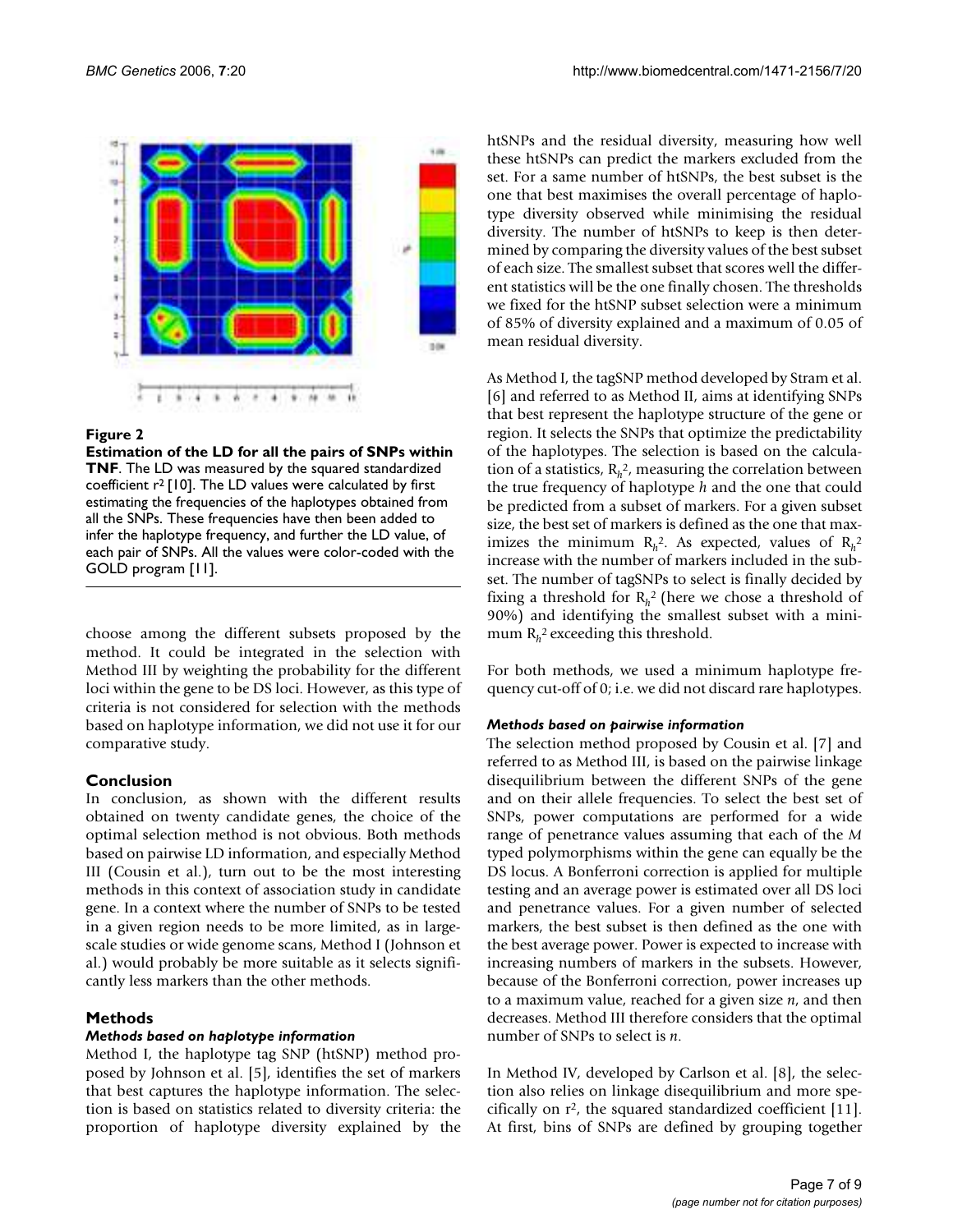SNPs with r<sup>2</sup> values that exceed a chosen threshold. All the SNPs within a same bin are not necessarily in strong LD since if SNP A exceeds the r<sup>2</sup> threshold with SNP B and SNP C, this might be untrue for the pair SNP B/SNP C. The markers exceeding the r<sup>2</sup> threshold with all the markers of the bin are the ones designated as tagSNP. Several tagSNPs may be designated within a same bin and in a second step, the user can then refine the selection using different criteria such as the genomic properties of the markers. Two different r<sup>2</sup> thresholds were considered in our study: 0.5 and 0.8.

#### *The genotype data*

The four selection methods were applied to the genotype data on twenty candidate genes sequenced on 23 European Americans (data available at the University of Washington-Fred Hutchinson Cancer Research Center Web site [9]). These genes were chosen in order to have different number of polymorphisms and different linkage disequilibrium patterns. As shown in Table 1 and Additional file 1, the twenty candidate genes had between 6 and 27 SNPs with various allele frequencies. Patterns of LD were also very different from one gene to another: some had very high level of LD among their SNPs (like TNF for example, with 33% of the SNP pairs in strong LD, i.e.  $r^2 > 0.70$ ), whereas genes like IL13 had very low levels of LD.

Allele and haplotype frequencies obtained on these data were used in the power computations as the frequencies in controls.

#### *Power computations*

We based the comparison of the four selection methods on the power to detect an association that would be expected under different genetic models with the different sets of selected markers.

The power of a given subset under a specific genetic model was determined by estimating the asymptotic power of the homogeneity chi-square of both the haplotypic test and the single locus test. Allele and haplotype frequencies in controls were calculated from the genotype data retrieved on the University of Washington-Fred Hutchinson Cancer Research Center Web site [9] using the EM algorithm SNPHAP [18]. Expected haplotype and allele frequencies in cases were then derived under the assumption of a single disease susceptibility locus. Let locus *i* be the disease susceptibility locus and allele *a* at this locus of frequency  $p_a$  be the one conferring an increase risk of disease. *Let Ga* be the set of haplotypes carrying this allele *a* and *G<sup>A</sup>* , the set of haplotypes carrying the other allele *A* at locus *i*. Let  $p \left[ h_1 \right]_{(Ga)}$  and  $p \left[ h_1 \right]_{(GA)}$  be respectively the frequency of haplotype  $h_1$  in  $G_a$  and  $G_A$  and  $p \left[ h_1 \right]_{(Ga)}$  and  $p[h_1^*]_{(GA)}$ , the sum of the frequencies of all the other hap-

lotypes in *Ga* and *G<sup>A</sup>* . The expected frequency of haplotype  $h_1$  in cases is then:

$$
P[h_1 / affected] = \frac{(1) + (2) + (3)}{K}
$$

with

$$
(1) = \left( p[h_1]_{(Ga)} p[h_1^*]_{(Ga)} + p[h_1]_{(Ga)} p[h_1]_{(Ga)} \right)
$$
  

$$
(2) = \left( p[h_1]_{(Ga)} p[h_1^*]_{(Ga)} + p[h_1]_{(Ga)} p[h_1^*]_{(Ga)} + 2p[h_1]_{(Ga)} p[h_1]_{(Ga)} \right) x
$$
  

$$
(3) = \left( p[h_1]_{(GA)} p[h_1]_{(Ga)} + p[h_1]_{(GA)} p[h_1^*]_{(CA)} \right) s
$$
  

$$
K = p_a^2 + 2p_a (1 - p_a) x + (1 - p_a)^2 s
$$

where *x* is the relative penetrance of heterozygous carrier of the DS allele as compared to homozygous carrier and *s*, the relative penetrance of non-carrier as compared to homozygous carrier.

In the same way, we estimated for the single locus tests, the expected frequency of the marker allele *m* in cases:

$$
P(m | affected) = p_m \frac{C_{am}p_a + [C_{am} (1 - p_m) + (1 - C_{am})p_m]x + (1 - C_{am}) (1 - p_a)s}{p_a^2 + 2p_a (1 - p_a)x + (1 - p_a)^2 s}
$$

where *Cam* is the probability to observe allele *a* at the DS locus given allele *m* at the marker.

A sample size of 500 cases and 500 controls was considered for the calculations. We studied a range of 55 genetic models obtained by considering all possible penetrance values *x* and *s* between 0 and 1 (by increment of 0.1 and imposing that  $s \leq x$ ). We also assumed that each of the *n* SNPs of the gene had an equal chance of being the susceptibility locus. For all the DS loci, we assumed that the DS allele was the minor allele. For both tests, the power of detection of an association was then for a given subset, the average power value estimated over all DS loci and penetrance values.

Power computations for single locus tests were then based on the same principle as the ones used for SNP selection in Method III (Cousin et al.). Unlike this method, which uses Bonferroni correction for multiple testing, single locus tests performed here to measure the "efficiency" of the four methods were corrected for multiple testing by the SNPSpD program developed by Nyholt [19].

# **Authors' contributions**

EC performed the comparative study, contributed to the conception of the study and wrote the manuscript. JFD contributed to the design of the study. EG contributed to the design and the conception of the study and to the